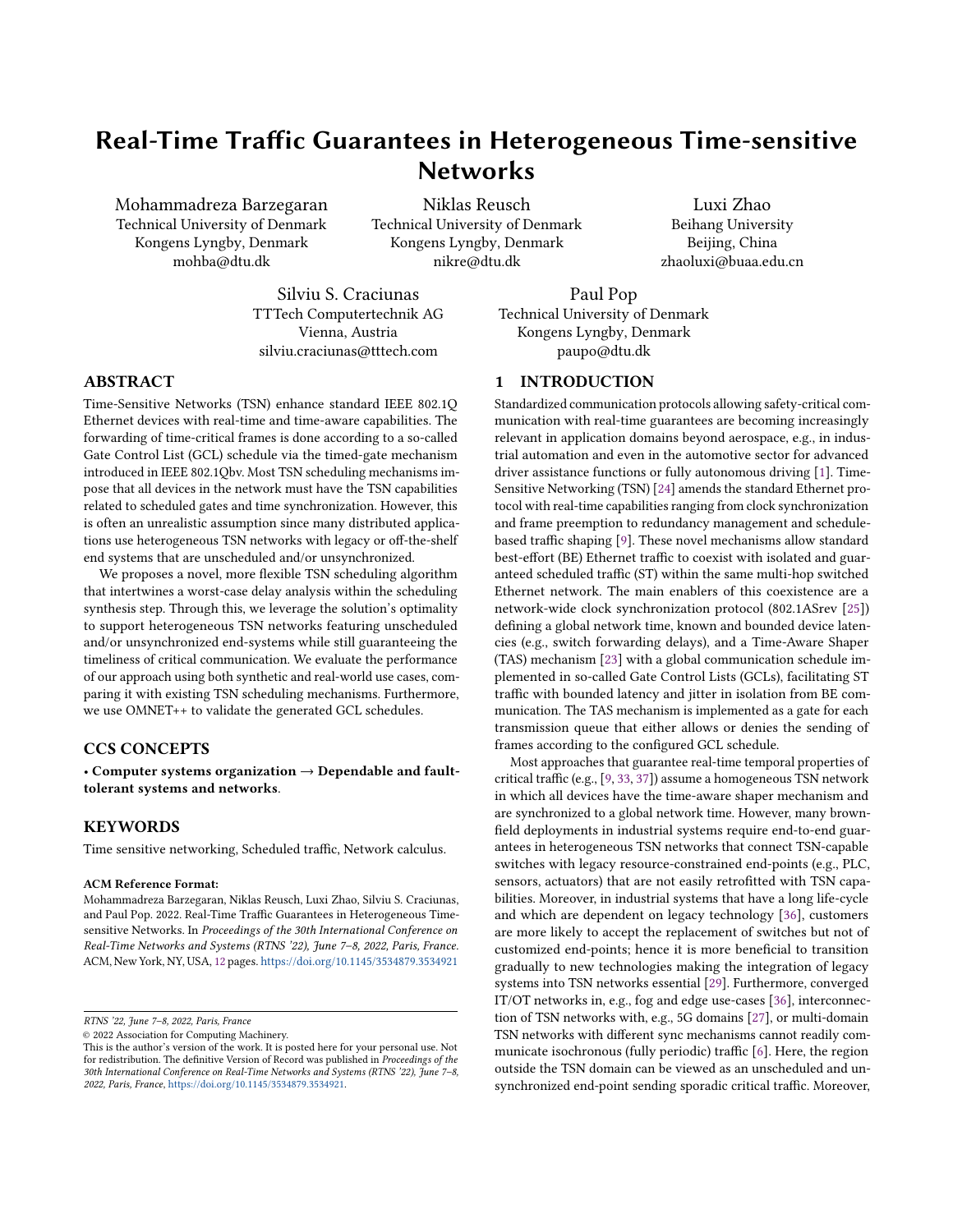even if the end-points do have some form of TSN capability (e.g., via switched end-points [\[45\]](#page-11-5)), the software layers on top of the TSN hardware mechanism can suffer from non-deterministic jitter and delays, leading to missed transmission slots and ultimately resulting in a sporadic, rather than periodic frame transmission from the end-points

Hence, we investigate in this paper heterogeneous TSN networks where the end-systems are unscheduled and/or unsynchronized (i.e., they do not have the TSN capabilities related to 802.1Qbv and 802.1AS), leading to a sporadic arrival of critical traffic at the TSN-capable switches in the network. Classical schedule generation methods for GCLs enforce either a fully deterministic 0-jitter forwarding of critical frames using either exact SMT/ILP-based solvers [\[9\]](#page-10-2) or heuristics [\[33\]](#page-11-1), or a more flexible window-based approach that allows some (bounded) degree of interference between critical frames [\[37\]](#page-11-2). However, both methods require that end-systems send the respective critical frames in a scheduled and synchronized way that matches the forwarding schedule defined in the switches, thus requiring TSN capabilities on both end systems and switches. Other work, c.f. [\[20,](#page-10-7) [34\]](#page-11-6), introduce scheduling approaches that do not impose synchronization on the end-systems level but constrain all forwarding GCL windows on switches to be aligned and, furthermore, do not use safe formal verification methods like network calculus for the schedule creation.

In this paper, we consider heterogeneous TSN networks, relaxing the requirement that end-systems need to be synchronized and/or scheduled and, furthermore, take into account relative offsets of windows on different nodes. We intertwine the worst-case delay analysis from [\[50\]](#page-11-7) with the scheduling step in order to generate correct schedules where the end-to-end requirements of ST flows are met. Furthermore, we compare different TSN scheduling approaches that have been proposed in the literature (see Table [3](#page-8-0) for an overview) to our flexible window-based approach (FWND). We define the analysis-driven window optimization problem resulting from our more flexible approach with the goal to be able to enlarge the solution space, reduce computational complexity, and apply it to end-systems without TSN mechanisms. Depending on industrial applications' requirements, our evaluation can help system designers choose the most appropriate combination of configurations for their use-case.

The main contributions of the paper are:

- We propose a novel flexible window-based scheduling method that does not individually schedule ST frames and flows but rather schedules open gate windows for individually scheduled queues. Hence, we can support non-deterministic queue states and thus networks with unscheduled and/or unsynchronized end-systems by integrating the WCD Network Calculus (NC) analysis into the scheduling step. The NC analysis is used to construct a worst-case scenario for each flow to check its schedulability, considering arbitrary arrival times of flows and the open GCL window placements.
- We propose a proxy function as an extension for the analysis in [\[50\]](#page-11-7) and implement it in our problem formulation.
- We formulate and solve a window optimization problem that uses the proxy function and provides timing guarantees for real-time flows even in heterogeneous TSN networks.

• We compare and evaluate our flexible window-based scheduling method with existing scheduling methods for TSN networks. The evaluation is based on both synthetic and realworld test cases, validating the correctness and the scalability of our implementation. Furthermore, we use the OMNET++ simulator to validate the generated solutions.

We start with a review of related research, focusing on the existing scheduling mechanisms that we compare our work to, in Sect. [2.](#page-1-0) We introduce the system, network, and application models, as well as a description of the main TSN standards, in Sect. [3,](#page-2-0) and outline the problem formulation in Sect. [3.4.](#page-3-0) In Sect. [4,](#page-3-1) we present the novel scheduling mechanism and the optimization strategy based on the Constraint Programming (CP) for FWND followed by the comparison and evaluation results in Sect. [5.](#page-7-0) We conclude the paper in Sect. [6.](#page-10-8)

#### <span id="page-1-0"></span>2 RELATED WORK

Scheduling homogeneous TSN networks in which all devices are scheduled and synchronized has been solved in various forms using heuristics [\[28,](#page-11-8) [30–](#page-11-9)[32,](#page-11-10) [42\]](#page-11-11) and optimal ILP- or SMT-based approaches [\[9,](#page-10-2) [13,](#page-10-9) [15,](#page-10-10) [37,](#page-11-2) [44,](#page-11-12) [54,](#page-11-13) [55\]](#page-11-14). The most relevant results for providing real-time communication properties in TSN networks, to which we compare our approach, have been presented in [\[9,](#page-10-2) [14,](#page-10-11) [33,](#page-11-1) [37\]](#page-11-2) (summarized in Table [3\)](#page-8-0).

Originally, the TSN scheduling problem was addressed in [\[9\]](#page-10-2) for fully deterministic ST traffic temporal behavior and temporal isolation between ST and non-ST (e.g., AVB, BE) streams, similar to TTEthernet [\[7,](#page-10-12) [40\]](#page-11-15). In our comparison, we call this method 0GCL, since, besides enforcing the required end-to-end latency of ST streams, the scheduling constraints also impose a strictly periodic frame transmission resulting in 0 jitter forwarding of critical traffic. The work in [\[33\]](#page-11-1) uses heuristics instead of SMT-solvers to solve the 0-jitter scheduling problem in order to improve scalability while also minimizing the end-to-end latency of AVB streams. In [\[37\]](#page-11-2), which we call *Frame-to-Window-based*, the 0-jitter constraint of [\[9\]](#page-10-2) is relaxed by allowing more variance in the transmission times of frames over the hops of their routed paths. This increases the solution space at the expense of increased complexity in the correctness constraints. The method in [\[37\]](#page-11-2) can be viewed as windowbased scheduling, but, unlike our approach, it requires a unique mapping between GCL windows and frames in order to avoid nondeterminism in the queues. In [\[14\]](#page-10-11) the TSN scheduling problem is reduced to having one single queue for ST traffic and solving it using Tabu Search that optimizes the number of guard-bands in order to optimize bandwidth usage.

The main goal of the aforementioned works is similar to ours, namely to allow temporal isolation and compositional system design for ST flows with end-to-end guarantees and deterministic communication behavior. However, all previous methods impose that the end-systems from which the ST traffic originates are synchronized to the rest of the network and have the IEEE 802.1Qbv timed-gate mechanism (i.e., they are scheduled). The open gate windows are then either a result of the frame transmission schedule [\[9,](#page-10-2) [33\]](#page-11-1) or are uniquely associated with predefined subsets of frames [\[37\]](#page-11-2). However, the above property is a significant limitation. In many use cases, especially in the industrial and automotive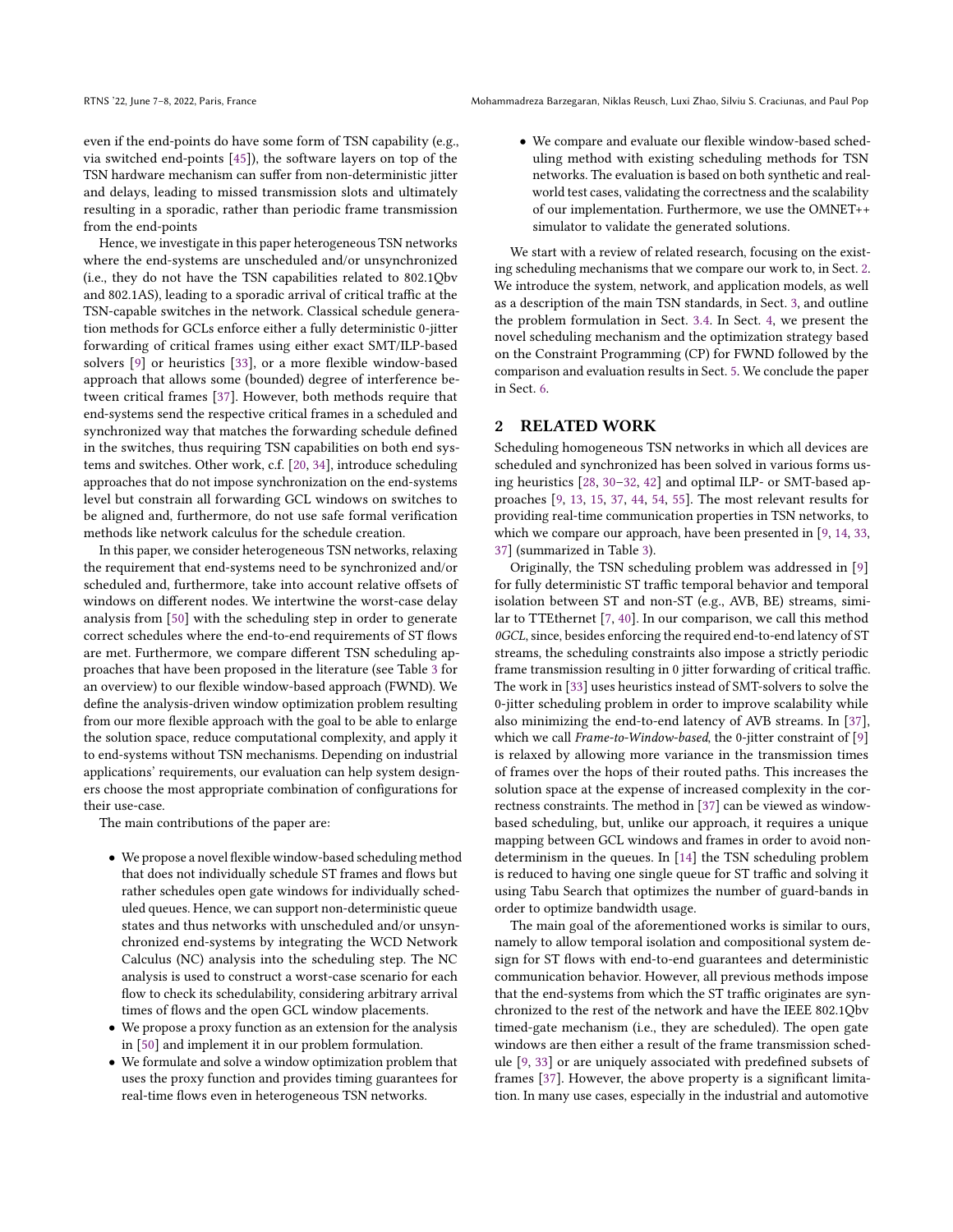domains (c.f. [\[36\]](#page-11-3)), the end-systems are usually off-the-shelf sensors, MCUs, industrial PCs, and edge devices that do not have TSN capabilities.

The work in [\[34\]](#page-11-6) proposed a more naive window-based approach (WND) in which the GCL window offsets on different network nodes are not included, thereby essentially limiting the mechanisms by requiring all GCL windows to be lined up between bridges. Moreover, [\[34\]](#page-11-6) uses a less advanced analysis step (c.f. [\[49\]](#page-11-16)) in the scheduling decisions and a more naive heuristic approach. The work in [\[21\]](#page-10-13) proposes a scheduling model for TSN networks in industrial automation with different traffic types and a hierarchical scheduling procedure for isochronous traffic. The method proposed in [\[20\]](#page-10-7) adopts a so-called stream batching approach, which can be classified as window-based in that it can assign multiple frames to the same GCL window. However, the end-points still need to be synchronized and scheduled, and, additionally, the worst-case delay bounds within the batch windows may lead to deadline misses since they are not based on formal methods like the network calculus framework in our approach. In [\[38\]](#page-11-17), the authors present an NC-based analysis for overlapping GCL windows with less pessimistic latency bounds and a scheduling algorithm (FWOS) that focuses on maximizing the allowable overlap of GCL windows to increase the bandwidth of unscheduled traffic without jeopardizing the schedulability of ST traffic. As opposed to our method, [\[38\]](#page-11-17) cannot guarantee the schedulability of traffic arriving from unscheduled or unsynchronized end-systems.

Classical approaches like strict priority (SP) and AVB [\[22\]](#page-10-14) do not require a time-gate mechanism and also work with unscheduled end-systems. In order to provide response-time guarantees, a worstcase end-to-end timing analysis through methods like network calculus [\[11,](#page-10-15) [35\]](#page-11-18) or Compositional Performance Analysis (CPA) [\[12\]](#page-10-16) are used. In [\[4,](#page-10-17) [51,](#page-11-19) [53\]](#page-11-20), the rate-constrained (RC) flows of TTEthernet [\[26,](#page-10-18) [41\]](#page-11-21) are analyzed using network calculus. Other works, such as [\[10,](#page-10-19) [47\]](#page-11-22), study the response-time analysis for TDMA-based networks under the strict priority (SP) and weighted round-robin (WRR) queuing policies. Zhao et al. [\[50\]](#page-11-7) present a worst-case delay analysis, which we use in this paper, for determining the interference delay between ST traffic on the level of flexible GCL windows. Using SP only or leaving all ST windows open for the entire hyperperiod duration (which amounts to SP for ST traffic) will not result in the same response-time bounds and schedulability as our method. Our method can delay specific high-priority ST streams when needed to allow a timely transmission of lower-priority ST streams with a much tighter deadline.

In [\[43\]](#page-11-23), the authors present hardware enhancements to standard IEEE 802.1Qbv bridges (along with correctness constraints for the schedule generation) that remove the need for the isolation constraints between frames scheduled in the same egress queue defined in [\[9\]](#page-10-2). Another hardware adaptation for TSN bridges, which has been proposed by Heilmann et al. [\[19\]](#page-10-20) is to increase the number of non-critical queues in order to improve the bandwidth utilization without impacting the guarantees for critical messages.

## <span id="page-2-0"></span>3 SYSTEM MODEL

This section defines our system model for which we summarize the notation in Table. [1.](#page-2-1)

Table 1: Summary of notations

<span id="page-2-1"></span>

| Symbol                         | System model                                                |
|--------------------------------|-------------------------------------------------------------|
| $G=(V,E)$                      | Network graph with nodes $(V)$ and links $(E)$              |
| $[v_a, v_b] \in E$             | Link                                                        |
| $[v_a, v_b]$ .C                | Link speed                                                  |
| $[v_a, v_b]$ .mt               | Link macrotick                                              |
| $p \in P$                      | Output port                                                 |
| p.Q                            | Eight priority queues in an output port $p$                 |
| $q \in p.Q_{ST}$               | A queue used for ST traffic in $p$                          |
| $\langle \phi, w, T \rangle_a$ | GCL configuration for a queue $q \in p.Q_{ST}$ , where      |
|                                | $q.\phi$ , $q.w$ , and $q.T$ are the window offset, length, |
|                                | and period for queue q, respectively.                       |
| f.l, f.T                       | Payload size and period of a flow $f \in \mathcal{F}$       |
| f.P, f.D                       | Priority, and deadline of a flow $f \in \mathcal{F}$        |
| f.r                            | Route for a flow $f \in \mathcal{F}$                        |

## 3.1 Network Model

We represent the network as a directed graph  $G = (V, E)$  where  $V = ES \cup SW$  is the set of end systems (ES) and switches (SW) (also called nodes), and  $E$  is the set of bi-directional full-duplex physical links. An ES can receive and send network traffic while SWs are forwarding nodes through which the traffic is routed. The edges  $E$ of the graph represent the full-duplex physical links between two nodes,  $E \subseteq V \times V$ . If there is a physical link between two nodes  $v_a, v_b \in V$ , then there exist two ordered tuples  $[v_a, v_b]$ ,  $[v_b, v_a] \in E$ . An equivalence between output ports  $p \in P$  and links  $[v_a, v_b] \in E$ can be drawn as each output port is connected to exactly one link. A link  $[v_a, v_b] \in E$  is defined by the link speed C (Mbps), propagation delay  $d_p$  (which is a function of the physical medium and the link length), and the macrotick  $mt$ . The macrotick is the length of a discrete time unit in the network, defining the granularity of the scheduling timeline [\[9\]](#page-10-2). Without loss of generality, we assume  $d_p = 0$  in this paper.

As opposed to previous work, we do not require that end-system are either synchronized or scheduled. Since ESs can be unsynchronized and unscheduled, they transmit frames according to a strict priority (SP) mechanism. Switches still need to be synchronized and scheduled using the 802.1ASrev and 802.1Qbv, respectively.

#### <span id="page-2-2"></span>3.2 Switch Model

Fig. [1](#page-3-2) depicts the internals of a TSN switch. The switching fabric decides, based on the internal routing table to which output port  $p$ a received frame will be forwarded. Each egress port has a priority filter that determines in which of the available 8 queues/trafficclasses  $q \in p.Q$  of that port a frame will be put. Within a queue, frames are transmitted in first-in-first-out (FIFO) order. Similar to [\[9\]](#page-10-2), a subset ( $p.Q_{ST}$ ) of the queues are reserved for ST traffic, while the rest  $(p,\overline{Q})$  are used for non-critical communication. As opposed to regular 802.1Q bridges, where enqueued frames are sent out according to their respective priority, in 802.1Qbv bridges, there is a Time-Aware Shaper (TAS), also called timed-gate, associated with each queue and positioned behind it. A timed-gate can be either in an open  $(O)$  or closed  $(C)$  state. When the gate is open, traffic from the respective queue is allowed to be transmitted, while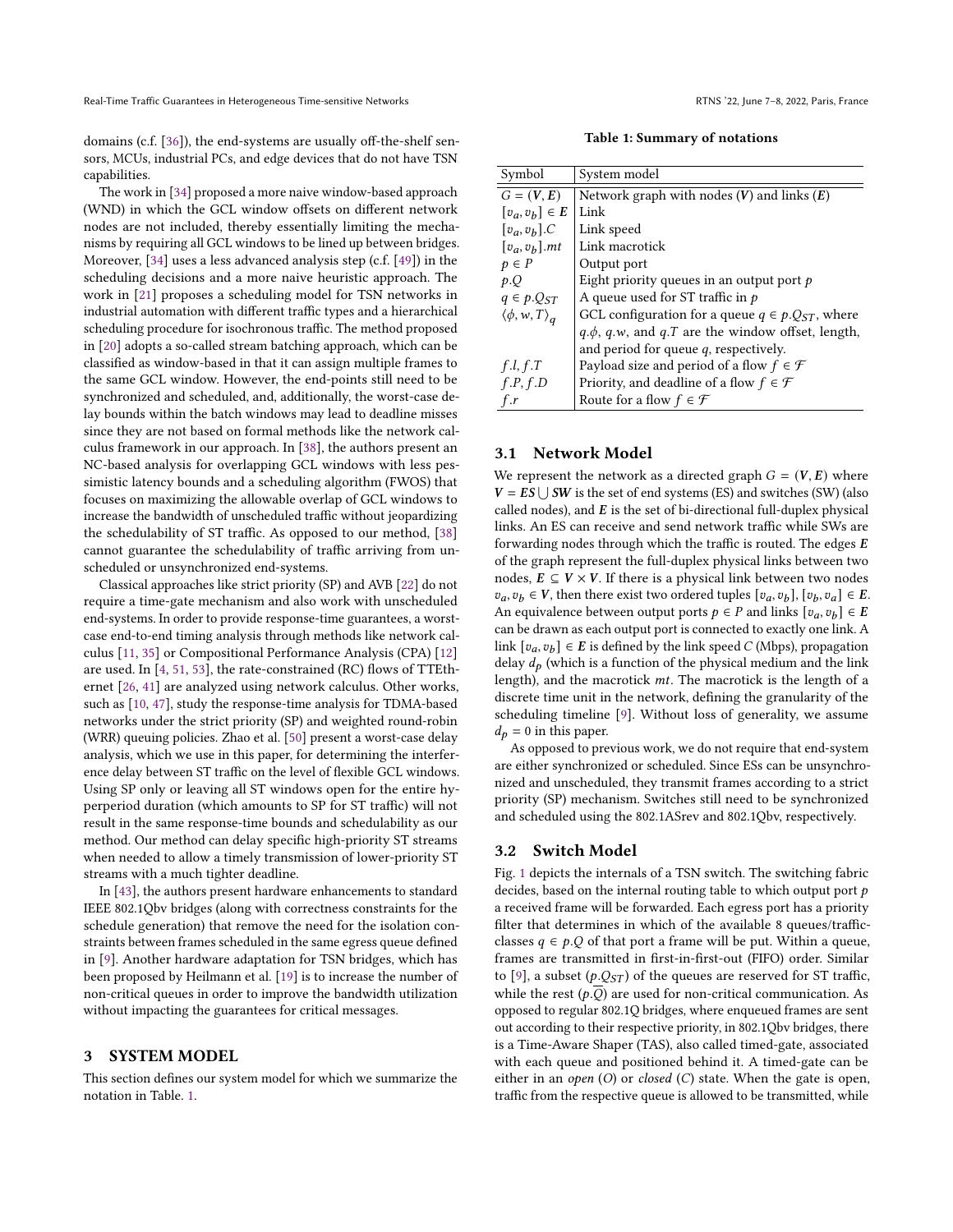<span id="page-3-2"></span>

Figure 1: TSN Switch Internals

a closed gate will not allow transmission, even if the queue is not empty. When multiple gates are open simultaneously, the highest priority queue has preference, blocking others until it is empty or the corresponding gate is closed. The 802.1Qbv standard includes a mechanism to ensure that no frames can be transmitted beyond the respective gate's closing point. This look-ahead checks whether the entire frame present in the queue can be fully transmitted before the gate closes and, if not, it will not start the transmission.

The state of the queues is encoded in a GCL, which (contrary to e.g., TTEthernet [\[26\]](#page-10-18)) acts on the level of traffic-classes instead of on an individual frame level [\[8\]](#page-10-21). Hence, an imperfect time synchronization, frame loss, ingress policing (c.f. [\[9\]](#page-10-2)), or the variance in the arrival of frames from unscheduled and/or unsynchronized ESs may lead to non-determinism in the state of the egress queues and, as a consequence, in the whole network. If the state of the queue is not deterministic at runtime, the order and timing of the sending of ST frames can vary dynamically. In Fig. [2,](#page-3-3) the schedule for the queue of the (simplified) switch SW, opens for two frames and then, sometime later, for the duration of another two frames. The arrival of frames from unscheduled and/or unsynchronized end systems may lead to a different pattern in the egress queue of the switch, as illustrated in the top and bottom figures of Fig. [2.](#page-3-3) Note that we do not actually know the arrival times of the frames, and what we depict in the figure are just two scenarios to illustrate the non-determinism. There may be scenarios where one of the frames, e.g., frame "2", arrives much later. This variance makes it impossible to isolate frames in windows and obtain deterministic queue states, and, as a consequence, deterministic egress transmission patterns, as required by previous methods for TSN scheduling

<span id="page-3-3"></span>

Figure 2: Queue states (inspired by [\[43\]](#page-11-23)).

(e.g. [\[9,](#page-10-2) [14,](#page-10-11) [33,](#page-11-1) [37\]](#page-11-2)). We refer the reader to [\[9\]](#page-10-2) for an in-depth explanation of the TSN non-determinism problem.

The queue configuration is expressed by  $q = \langle Q_{ST}, Q \rangle$ . The decision in which queue to place frames is taken either according to the priority code point (PCP) of the VLAN tag or according to the priority assignment of the IEEE 802.1Qci mechanism. In order to formulate the scheduling problem, the GCL configuration is defined as a tuple  $\langle \phi, w, T \rangle_a$  for each queue  $q \in p.Q_{ST}$  in an output port p, with the window offset  $\phi$ , window length w and window period T.

#### 3.3 Application Model

The traffic class we focus on in this paper is scheduled traffic (ST), also called time-sensitive traffic. ST traffic is defined as having requirements on the bounded end-to-end latency and/or minimal jitter [\[9\]](#page-10-2). Communication requirements of ST traffic itself are modeled with the concept of flows (also called streams), representing a communication from one sender (talker) to one or multiple receivers (listeners). We define the set of ST flows in the network as  $\mathcal{F}$ . A flow  $f \in \mathcal{F}$  is expressed as the tuple  $\langle l, T, P, D \rangle_f$ , including the frame size, the flow period in the source ES, the priority of the flow, and the required deadline representing the upper bound on the end-to-end delay of the flow.

The route for each flow is statically defined as an ordered sequence of directed links,e.g., a flow  $f \in F$  sending from a source ES  $v_1$  to another destination ES  $v_n$  has the route  $r =$  $[[v_1, v_2], ..., [v_{n-1}, v_n]]$ . Without loss of generality, the notation is simplified by limiting the number of destination ES to one, i.e., unicast communication. Please note that the model can be easily extended to multicast communication by adding each sender-receiver pair as a stand-alone flow with additional constraints between them on the common path. In this way, a multicast flow consumes the bandwidth as all sender-receiver pairs of the stand-alone flow do. Furthermore, it is more likely that the multicast flow misses deadline for some sender-receiver pairs.

#### <span id="page-3-0"></span>3.4 Problem Formulation

Given (1) a set of flows  $\mathcal F$  with statically defined routes  $\mathcal R$ , and (2) a network graph  $G$ , we are interested in determining GCLs, which is equivalent to determining (i) the offset of windows  $q.\phi$ , (ii) the length of windows  $q.w$ , and (iii) the period of windows  $q.T$  such that the deadlines of all flows are satisfied and the overall bandwidth utilization (c.f. Sect. [4.1\)](#page-4-0) is minimized.

We remind the reader that with flexible window-based scheduling we do not know the arrival times of frames, and frames of different ST flows may interfere with each other. Frames that arrive earlier will delay frames that arrive later; also, a frame may need to wait until a gate is open, or arrive at a time just before a gate closure and cannot fit in the interval that remains for transmission. To better understand the importance of determining optimized windows we refer the reader to the motivational example described in Section 4 of the technical report version of this work [\[2\]](#page-10-22).

#### <span id="page-3-1"></span>4 OPTIMIZATION STRATEGY

The problem presented in the previous section is intractable. The decision problem associated with the scheduling problem has been proved to be (NP)-complete in the strong sense [\[39\]](#page-11-24). Hence, we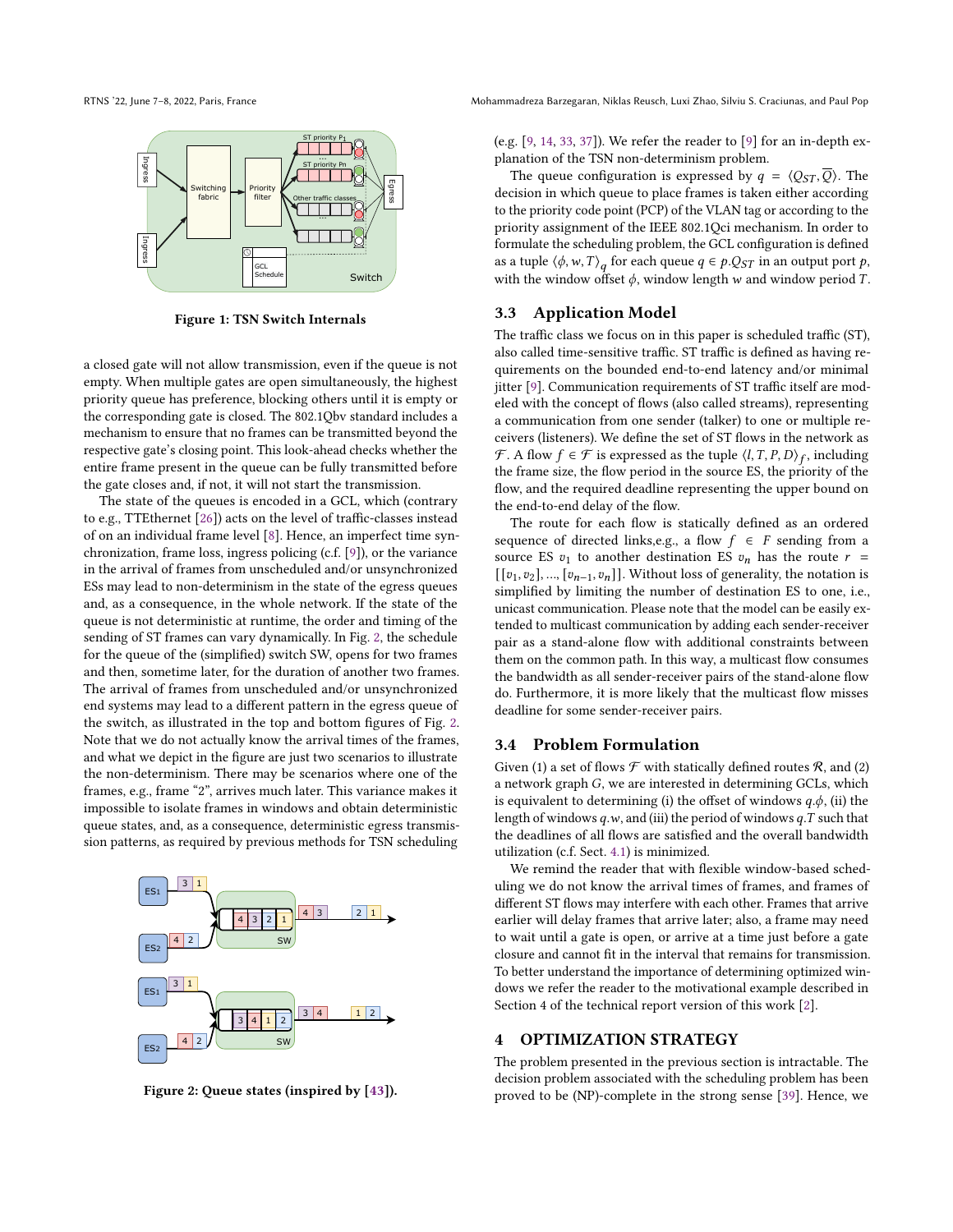Real-Time Traffic Guarantees in Heterogeneous Time-sensitive Networks **RTNS** '22, June 7-8, 2022, Paris, France

<span id="page-4-1"></span>

Best solutions found

Figure 3: Overview of our CPWO optimization strategy

use an optimization strategy, called Constraint Programming-based Window Optimization (CPWO), which is more suitable to find good solutions in a reasonable time.

CPWO takes as the inputs the architecture and application models and outputs a set of the best solutions found during search (see Fig. [3\)](#page-4-1). We use Constraint Programming (CP) to search for solutions (the "CP solver" box). CP performs a systematic search to assign the values of variables to satisfy a set of constraints and optimize an objective function, see the "CP model" box: the sets of variables are defined in Sect. [4.2,](#page-4-2) the constraints in Sect. [4.3](#page-5-0) and the objective function in Sect. [4.1.](#page-4-0) A feasible solution is a valid solution that is schedulable, i.e., the worst-case delays (WCDs) of streams are within their deadlines. Since it is impractical to check for schedulability within a CP formulation, we employ instead the Network Calculus (NC)-based approach from [\[50\]](#page-11-7) to determine the WCDs, see the "WCD Analysis" box in Fig. [3.](#page-4-1) The WCD Analysis is called every time the CP solver finds a "new solution" which is valid with respect to the CP constraints. The "new solution" is not schedulable if the calculated latency upper bounds are larger than the deadlines of some critical streams.

Although CP can perform an exhaustive search and find the optimal solution, this is infeasible for large networks. Instead, CPWO employs two strategies to speed up the search to find optimized solutions in a reasonable time, at the expense of optimality.

(i) A metaheuristic search traversal strategy: CP solvers can be configured with user-defined search strategies, which enforce a custom order for selecting variables for assignment and for selecting the values from the variable's domain. Here, we use a metaheuristic strategy based on Tabu Search [\[5\]](#page-10-23) inspired from [\[3\]](#page-10-24).

(ii) A timing constraint specified in the CP model that prunes the search space: Ideally, the WCD Analysis would be called for each new solution. However, an NC-based analysis is time-consuming, and it would slow down the search considerably if called each time the CP solver visits a new valid solution. Hence, we have introduced "search pruning" constraints in the CP model (the "Timing (pruning)" constraints in the "CP model" box in Fig. [3\)](#page-4-1), explained in Sect. [4.4.](#page-5-1)

These timing constraints implement a crude analysis that indicates if a solution may be schedulable and are solely used by the CP solver to eliminate solutions from the search space. These constraints may lead to both "relaxed-pruning" scenarios that are actually unschedulable or "aggressive-pruning" scenarios that eliminate solutions that are schedulable. The proxy function (pruning

<span id="page-4-3"></span>Table 2: Definition of terms used in CP model formulation

| Term             | Definition                                                     |
|------------------|----------------------------------------------------------------|
| N(P)             | Total number of windows assigned to priority queues            |
| $\mathcal{K}(p)$ | Hyperperiod of the port $p$                                    |
| $\mathcal{L}(q)$ | Maximum size of any frame from all flows assigned to $q$       |
| GB(q)            | Maximum transmission time of ST frames competing in $q$        |
| $\mathcal{R}(q)$ | All flows assigned to the queue $q$                            |
| $\chi(q)$        | All flows arriving from a switch and assigned to the queue $q$ |

constraint) can thus be parameterized to trade-off runtime performance for search-space pruning in the CP-model.

The timing constraints assume that for a given stream, its frames in a queue will be delayed by other frames in the same queue, including a backlog of frames of the same stream. A parameter  $B$ is used to adjust the number of frames in the backlog, tuning the pruning level of the CP model's timing constraints. Note that NC still checks the actual schedulability, so it does not matter if the CP analysis is too relaxed—this will only prune fewer solutions, slowing down the search. However, using overly aggressive pruning runs the risk of eliminating schedulable solutions of good quality. We consider that  $B$  is given by the user, controlling how fast to explore the search space. In the experiments, we adjusted  $B$  based on the feedback from the WCD Analysis and the pruning constraint. If, during a CPWO run, the pruning constraint from Sect. [4.4](#page-5-1) was invoked too often, we decreased  $B$ , as it was pruning too aggressively; otherwise, if the WCD analysis was invoked too often and was reporting that the solutions were schedulable, we increased B.

We first define the terms needed for the CP model in Table. [2.](#page-4-3) Then, we continue with the definition of the objective function, model variables, and constraints of the CP model.

#### <span id="page-4-0"></span>4.1 Objective Function

The CP solver uses the objective function  $\Omega$ , which minimizes the average bandwidth usage:

<span id="page-4-4"></span>
$$
\forall p \in P, \forall q \in p.Q: \Omega = \frac{\sum \frac{q.w}{q.T}}{N(P)}.\tag{1}
$$

The average bandwidth usage is calculated as the sum of each window's utilization, i.e., the window length over its period, divided by the total number of windows in the CP model. Note that solutions found by a CP solver are guaranteed to satisfy the constraints defined in Sect. [4.3.](#page-5-0) In addition, the schedulability is checked with the NC-based WCD Analysis [\[50\]](#page-11-7).

#### <span id="page-4-2"></span>4.2 Variables

The model variables are the offset, length, and period of each window, see Sect. [3.2.](#page-2-2) For each variable, we define a domain which is a set of finite values that can be assigned to the variable. CP decides the values of the variables as an integer from their domain in each visited solution during the search. The domains of offset  $q.\phi$ , length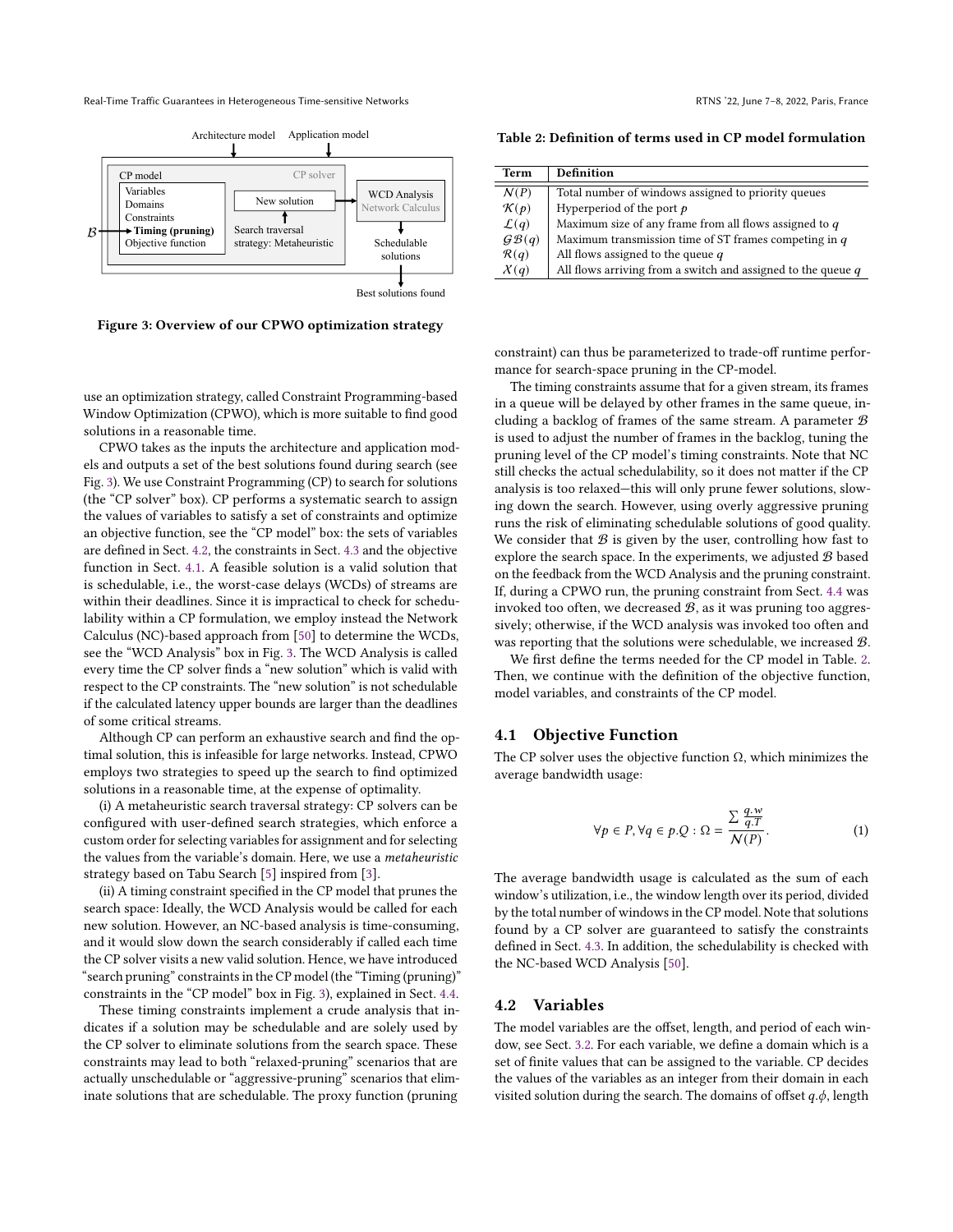RTNS '22, June 7–8, 2022, Paris, France Mohammadreza Barzegaran, Niklas Reusch, Luxi Zhao, Silviu S. Craciunas, and Paul Pop

 $q.w$ , and period  $q.T$  variables are defined, respectively, by

$$
\forall p \in P, \forall q \in p. Q :
$$
  
\n
$$
0 < q. T \leq \frac{\mathcal{K}(p)}{[v_a, v_b].mt}, \quad 0 \leq q. \phi \leq \frac{\mathcal{K}(p)}{[v_a, v_b].mt}, \quad (2)
$$
  
\n
$$
\frac{\mathcal{L}(q)}{[v_a, v_b].mt \times [v_a, v_b].C} + \mathcal{GB}(q) \leq q. w \leq \frac{\mathcal{K}(p)}{[v_a, v_b].mt}.
$$

The domain of the window period is defined in the range from 0 to the hyperperiod of the respective port  $p$ , i.e., the Least Common Multiple (LCM) of all the flow periods forwarded via the port. The window period is an integer and cannot be zero. The domain of the window offset is defined in the range from 0 to the hyperperiod of the respective port  $p$ . Finally, the domain of the window length is defined in the range from minimum accepted window length to the hyperperiod of the respective port  $p$ . The minimum accepted window length is the length required to transfer the largest frame from all flows assigned to the queue  $q$ , protected by the guard band  $\mathcal{GB}(q)$  of the queue. A port p is attached to only one link  $[v_a, v_b];$ and values and domains are scaled by the macrotick  $mt$  of the respective link.

## <span id="page-5-0"></span>4.3 Constraints

The first three constraints need to be satisfied by a valid solution: (1) the window is valid, (2) two windows in the same port do not overlap, and (3) windows' bandwidth is not exceeded. The last two constraints reduce the search space by restricting the periods of (4) queues and (5) windows to harmonic values in relation to the hyperperiod. Harmonicity may eliminate some feasible solutions but we use this heuristic strategy to speed up the search.

(1) The Window Validity Constraint (Eq. [\(3\)](#page-5-2)) states that the offset plus the length of a window should be smaller or equal to the window's period:

$$
\forall p \in P, \forall q \in p.Q: \quad (q.w + q.\phi) \le q.T.
$$
 (3)

<span id="page-5-2"></span>(2) Non-overlapping Constraint (Eq. [\(4\)](#page-5-3)). Since we search for solutions in which windows of the same port do not overlap, the opening or closing of each window on the same port (defined by its offset and the sum of its offset and length, respectively) is not in the range of another window, over all period instances:

$$
\forall p \in P, \forall q \in p.Q, \forall q' \in p.Q, T_{q,q'} = max(q.T, q'T),
$$
  
\n
$$
\forall a \in [0, T_{q,q'}/q.T), \forall b \in [0, T_{q,q'}/q'.T) :
$$
  
\n
$$
(q.\phi + q.w + a \times q.T) \leq (q'.\phi + b \times q'.T) \vee
$$
  
\n
$$
(q'.\phi + q'.w + b \times q'.T) \leq (q.\phi + a \times q.T)
$$
  
\n(4)

(3) The Bandwidth Constraint (Eq. [\(5\)](#page-5-4)) ensures that all the windows have enough bandwidth for the assigned flows:

$$
\forall p \in P, \forall q \in p.Q, \forall f \in \mathcal{F}(q) : \frac{q.w}{q.T} \ge \sum \frac{f.l}{f.T}. \tag{5}
$$

<span id="page-5-4"></span>where  $\mathcal{F}(q)$  is the set of flows assigned to the queue q.

(4) The Port Period Constraint (Eq. [\(6\)](#page-5-5)) imposes that the periods of all the queues in a port should be harmonic. This constraint is used to avoid window overlapping and to reduce the search space.

<span id="page-5-5"></span>
$$
\forall p \in P, \forall q \in p. Q, \forall q' \in p. Q : (q.T\%q'.T = 0) \lor (q'.T\%q.T = 0).
$$
\n(6)

<span id="page-5-7"></span>

Figure 4: Example capacity for a window.

(5) The Period Limit Constraint (Eq. [\(7\)](#page-5-6)) reduces the search space by considering window periods  $q$ . T that are harmonic with the hyperperiod of the port  $\mathcal{K}(p)$  (divide it):

$$
\forall p \in P, \forall q \in p.Q: \quad \mathcal{K}(p)\%q.T = 0. \tag{7}
$$

#### <span id="page-5-6"></span><span id="page-5-1"></span>4.4 Timing constraints

As mentioned, it is infeasible to use a Network Calculus-based worstcase delay analysis to check the schedulability of each solution visited. Thus, we have defined a Timing Constraint as a way to prune the search space. Every solution that is not eliminated via this timing constraint is evaluated for schedulability with the NC WCD analysis. The timing constraint is a heuristic that prunes the search space of (potentially unschedulable) solutions; it is not a sufficient nor a necessary schedulability test. The timing constraint is related to the optimality of the solution, not to its correctness in terms of schedulability. A too aggressive pruning may eliminate

<span id="page-5-8"></span><span id="page-5-3"></span>

Figure 5: Example capacity and transmission demand for a window.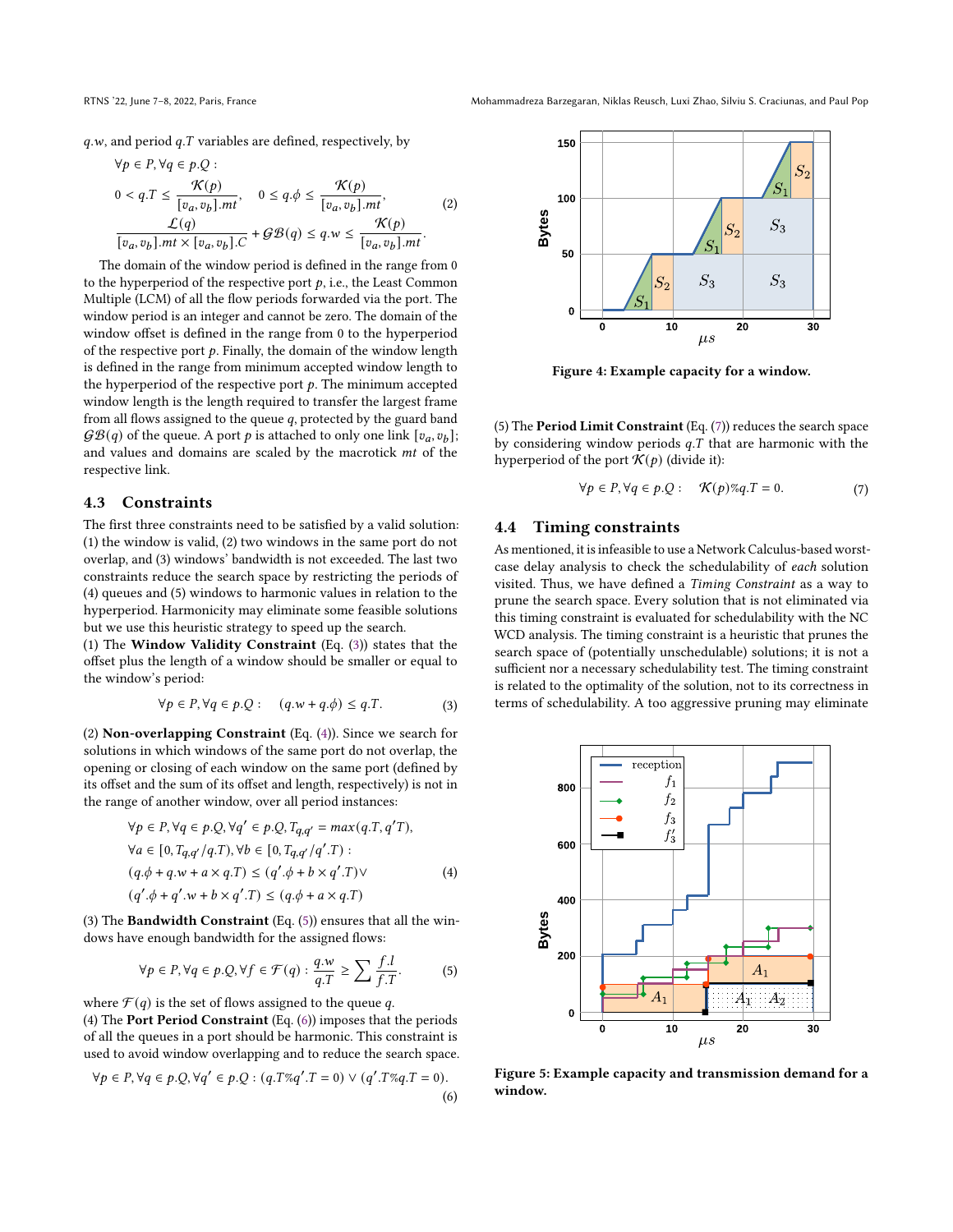good quality solutions, and too little pruning will slow down the search because the NC WCD analysis is invoked too often.

The challenge is that the min+ algebra used by NC cannot be directly expressed in first-order formulation of CP. However, the NC formulation from [\[50\]](#page-11-7) has inspired us in defining the CP timing constraints. The Timing Constraint is defined in Eq. [\(8\)](#page-6-0) and uses the concepts of window capacity  $W_C$  and transmission demand  $W_D$  to direct the CP solver to visit only those solutions where the capacity of each window, i.e., the amount of time available to transmit frames assigned to its queue, is greater than or equal to its transmission demand, i.e., the amount of transmission time required by the frames in the queue. A window capacity larger than the transmission demand indicates that a solution has high chances to be schedulable:

$$
\forall p \in P, \forall q \in p.Q : \mathcal{W}_D \leq \mathcal{W}_C. \tag{8}
$$

<span id="page-6-0"></span>Thus, we first calculate the capacity  $\mathcal{W}_{C}$  of each window within the hyperperiod. This capacity is similar to the NC concept of a service curve, and its calculation is similar to the service curves proposed in the literature [\[46\]](#page-11-25) for resources that use Time-Division Multiple Access (TDMA), which is how our windows behave. For e.g., a window with a period of 10  $\mu$ s, a length of 4  $\mu$ s, and an offset of 3  $\mu$ s; forwards 150 bytes over a 100 Mbps link in a hyperperiod of 30  $\mu$ s. In Fig. [4,](#page-5-7) the capacity of such a window is depicted where the blue line shows the throughput of the window for transferring data. The capacity increases when the window opens (the rising slopes of the curve). The effect of window offset on the capacity (the area under the curve) can be observed in the figure. The function  $W_C$ calculates the area under the curve to characterize the amount of capacity for a window in a hyperperiod, defined in Eq. [\(9\)](#page-6-1), where the link  $[v_a, v_b]$  is attached to the port  $p$  and assigned to the queue  $q$ ; and function  $\mathcal Y$  captures the transmission time of a single byte through link  $[v_a, v_b]$ .

To calculate the area under the curve, we consider 3 terms that are  $S_1$ ,  $S_2$ , and  $S_3$ . They represent the total area under the curve caused by the window length, the window closure in the remainder of the window period, and the window period, respectively. The  $W_C$  value of the example in Fig. [4](#page-5-7) is 2,250 *Bytes*  $\times \mu s$ , where the *S* terms are shown.

<span id="page-6-1"></span>
$$
\forall p \in P, \forall q \in p. Q:
$$
\n
$$
I = \frac{\mathcal{K}(p)}{q.T}, \quad J = \frac{(q.w - \mathcal{GB}(q)) \times \mathcal{Y}([v_a, v_b])}{[v_a, v_b].C},
$$
\n
$$
S_1 = I \times \frac{q.w \times J}{2}, \quad S_2 = I \times (q.T - q.w. - q.\phi) \times J,
$$
\n
$$
S_3 = \frac{I \times (I - 1)}{2} \times q.T \times J, \quad \mathcal{W}_C = S_1 + S_2 + S_3
$$
\n(9)

Secondly, we calculate the transmission demand  $W_D$  using Eq. [\(10\)](#page-6-2), where  $\mathcal{R}(q)$  captures all the flows that are assigned to the queue  $q$ . The transmission demand is inspired by the *arrival* curves of NC. These are carefully determined in NC considering that the flows pass via switches and may change their arrival patterns [\[50\]](#page-11-7). In our case, we have made the following simplifying assumptions to be able to express the "transmission demand" in CP. We assume that all flows are strictly periodic and arrive at the beginning of their respective periods. This is "optimistic" with respect to NC in the sense that NC may determine that some of

the flows have a bursty behavior when they reach our window. To compensate for this, we consider that those flows that arrive from a switch may be bursty and thus have a backlog  $\mathcal B$  of frames that have accumulated; flows that arrive from ESs do not accumulate a backlog. Fig. [5](#page-5-8) shows three flows,  $f_1$  to  $f_3$ , and only  $f_3$  arrives from a switch and hence will have a backlog of frames captured by the flow denoted with  $f_3'$  (we consider a  $\mathcal B$  of 1 in the example). We also assume that the backlog  $f_3'$  will not arrive at the same time as the original flow  $f_3$ , and instead, it is delayed by a period. Again, this is a heuristic used for pruning, and the actual schedulability check is done with the NC analysis. So, the definition of the "transmission demand" does not impact correctness, but, as discussed, it will impact our algorithm's ability to search for solutions.

Since, in our case, the deadlines can be larger than the periods, we also need to consider, for each flow, bursts of frames coming from SWs and an additional frame for each flow coming from ESs (the ES periods are not synchronized with the SWs GCLs). Since we do not perform a worst-case analysis, we instead use a backlog parameter  $B$ , capturing the possible number of delayed frames in a burst within a flow forwarded from another SW. Note that as explained in the overview at the beginning of Sect. [4,](#page-3-1)  $B$  is a userdefined parameter that controls the "pruning level" of our timing constraint, i.e., how aggressively it eliminates candidates from the search space.

We give an example in Fig. [5](#page-5-8) where the flows  $f_1 < 50$ , 5, 0, 5 > and  $f_2$  < 60, 6, 0, 6 > have been received from an ES and the flow  $f_3$  < 100, 15, 0, 15 > has been received from a SW. For the flow  $f_3$  forwarded from a previous switch, we consider that one instance of the flow (determined by the backlog parameter  $B = 1$ ), let us call it  $f_3'$  may have been delayed and received together with the current instance  $f_3$ . This would cause a delay in the reception of the flows in the current node. The reception curve in Fig. [5](#page-5-8) is the sum of curves for each stream separately in a hyperperiod of 30  $\mu$ s.

We give the general definition of the transmission demand value  $W_D$  as the area under the curve for the accumulated data amount of received flows and backlogs of the flows arrived from switches in a hyperperiod. For calculating the transmission demand  $W_D$ , we consider 2 terms that are  $A_1$  and  $A_2$ . The term  $A_1$  calculates the area under the curve for the accumulated data of all flows assigned to the queue q captured by  $\mathcal{R}(q)$ , in a hyperperiod. Any frames of all flows  $\mathcal{R}(q)$  have arrived at the beginning of their period. The term  $A_2$  calculates the area under the curve for the accumulated backlog data of the flows arrived from a switch captured by  $\mathcal{X}(q)$ . The backlog data of the flows  $\mathcal{X}(q)$  are delayed for a period and controlled by  $B$ , which captures the number of backlogs. The function  $W_D$  returns 16,6[5](#page-5-8)0 *Bytes*  $\times$   $\mu$ s in our example, see also Fig. 5 for the values of the terms  $A_1$  and  $A_2$ .

<span id="page-6-2"></span>
$$
\forall p \in P, \forall q \in p. Q, \forall f \in \mathcal{R}(q), \forall f' \in \mathcal{X}(q) :
$$
  
\n
$$
I = \frac{\mathcal{K}(p)}{f.T}, \quad I' = \frac{\mathcal{K}(p)}{f'.T}
$$
  
\n
$$
A_1 = \frac{I \times (I+1)}{2} \times f.T \times f.l,
$$
  
\n
$$
A_2 = \frac{I' \times (I' + 1 - 2 \times \mathcal{B})}{2} \times f'.T \times f'.l,
$$
  
\n
$$
\mathcal{W}_D = A_1 + A_2
$$
  
\n(10)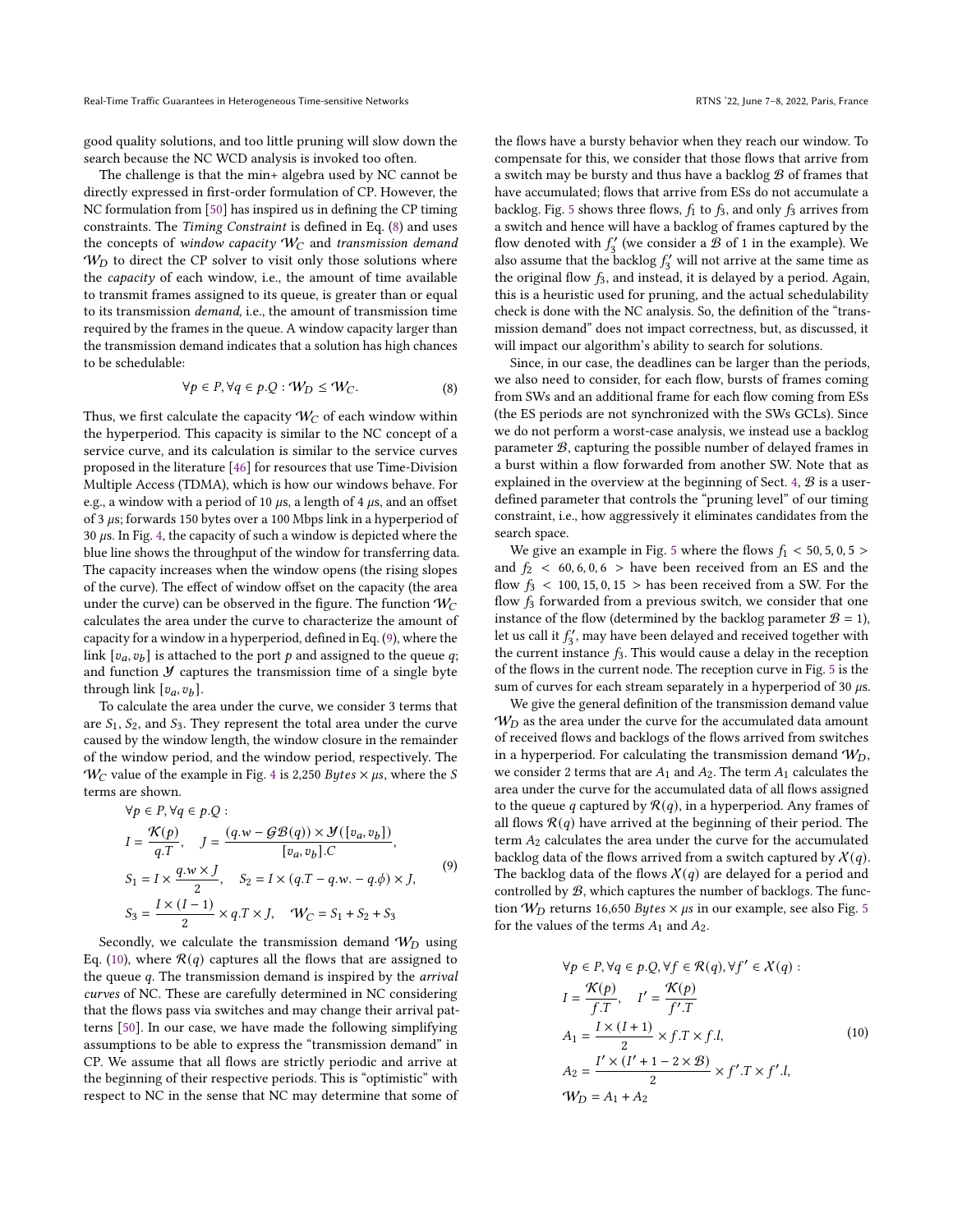Please note that the correctness of the constraints (Eq. [\(3\)](#page-5-2), [\(4\)](#page-5-3), [\(5\)](#page-5-4)) follows from the implicit hardware constraints of 802.1Q(bv) (see the discussion in  $[9, 37]$  $[9, 37]$  $[9, 37]$ ) while other constraints (Eq.  $(6)$ ,  $(7)$ ) are used to limit the placement of GCL windows and are not related to the fundamental schedule correctness, but are used to improve the runtime of the search by limiting the window placements. Since the transmission of frames is decoupled from the GCL windows, the schedule's correctness concerning the end-to-end latency of streams is always guaranteed due to the NC analysis, which is intertwined in the main scheduling step.

#### <span id="page-7-0"></span>5 EVALUATION

In this section, we give details of our setup and test cases in Sect. [5.1](#page-7-1) and evaluate our windows optimization solution CPWO for our Flexible Window-based approach (FWND) on synthetic and realworld test cases on Sect. [5.2](#page-7-2) and Sect. [5.3,](#page-9-0) respectively. We also compare the CPWO results for FWND with the related work and validate the generated GCLs with OMNET++ in Sect. [5.4.](#page-9-1)

The related work on ST scheduling using 802.1Qbv consists of: (i) zero-jitter GCL (0GCL) [\[9,](#page-10-2) [33\]](#page-11-1), (ii) Frame-to-Window-based GCL (FGCL) [\[37\]](#page-11-2), and (iii) Window-based GCL (WND) [\[34\]](#page-11-6).

We summarize the requirements of the ST scheduling approaches from the related work and our FWND approach in the first column of Table [3.](#page-8-0) The first three requirements refer to the device capabilities needed for the different approaches, and the next seven rows summarize which constraints and isolation requirements are needed by which approach. The last two rows present the requirements of the complexity of the optimization problem that needs to be solved to provide a solution for the respective approach. The Link Constraint specifies that frames routed on the same physical link cannot overlap in the time domain, also named "Ordered Windows Constraint" in [\[37\]](#page-11-2) and the Flow Transmission Constraint specifies that the propagation of frames of a flow follows the sequential order along the path of the flow, also named "Stream Constraint" in [\[37\]](#page-11-2). We refer the reader to the supplementary material included in the technical report version of this work [\[2\]](#page-10-22) for a reiteration of the relevant scheduling constraints for creating correct TSN schedules when using frame- and window-based methods.

Comparing the existing approaches with the one proposed in this paper, we see that the choice of scheduling mechanism is, on the one hand, highly use-case specific and, on the other hand, is constrained by the available TSN hardware capabilities in the network nodes. While the frame- and window-based methods from related work result in precise schedules that emulate either a 0- or constrainedjitter approach (e.g., like in TTEthernet), they require end systems to not only be synchronized to the network time but also the end devices to have 802.1Qbv capabilities, i.e., to be scheduled. This limitation might be too restrictive for many real-world systems relying on off-the-shelf sensors, processing, and actuating nodes. While our FWND method overcomes this limitation, it does require a worst-case end-to-end analysis that introduces a level of pessimism into the timing bounds, thereby reducing the schedulability space for some use cases. However, as seen in Table [3,](#page-8-0) our method does not require many of the constraints imposed on the flows and scheduled devices from previous work, thereby reducing the complexity of the schedule synthesis.

## <span id="page-7-1"></span>5.1 Test Cases and Setup

We implemented our FWND approach using the Java version of the Google OR-Tools [\[18\]](#page-10-25) and the Java kernel of the RTC toolbox [\[48\]](#page-11-26). The tests were run on an i9 CPU (3.6 GHz) with 32 GB of memory. The timeout is set to 10 to 90 minutes, depending on the size of the test case. The macrotick and  $B$  parameters are set to 1  $\mu$ s and 1, respectively, in all the test cases.

We have generated 15 synthetic test cases that have different network topologies (three test cases for each topology in Fig. [6\)](#page-8-1) inspired by industrial and automotive application requirements. Similar to [\[52\]](#page-11-27), the network topologies are small ring & mesh (SRM), medium ring (MR), medium mesh (MM), small tree-depth 1 (ST), and medium tree-depth 2 (MT). The message sizes of flows are randomly chosen between 64 bytes and 1518 bytes, while their periods are selected from the set  $P = \{1,500, 2,500, 3,500, 5,000, 7,500, 10,000\} \mu s.$ The physical link speed is set for 100 Mbps. The details of the synthetic test cases are in Table [4](#page-8-2) where the second column shows the topology of the test cases, and the number of switches, end systems, and flows are shown in columns 3 to 6.

We have also used two realistic test cases: an automotive case from General Motors (GM) and an aerospace case, the Orion Crew Exploration Vehicle (CEV). The GM case consists of 27 flows varying in size between 100 and 1,500 bytes, with periods between 1 ms and 40 ms and deadlines smaller or equal to the respective periods. The CEV case is larger, consisting of 137 flows, with sizes ranging from 87 to 1,527 bytes, periods between 4  $ms$  and 375  $ms$ , and deadlines smaller or equal to the respective periods. The physical link speed is set for 1000 Mbps. More information can be found in the corresponding columns in Table [6.](#page-9-2) The test cases use the same topologies as in [\[17\]](#page-10-26) and [\[50\]](#page-11-7), and we consider that all flows belong to the ST traffic class.

#### <span id="page-7-2"></span>5.2 Evaluation on synthetic test cases

We have evaluated our CPWO solution for FWND on synthetic test cases. The results are depicted in Table [5](#page-9-3) where we show the objective function value (average bandwidth Ω from Eq. [\(1\)](#page-4-4)) and the mean WCDs. For a quantitative comparison, we have also reported the results for the three other ST scheduling approaches: 0GCL, FGCL, WND. 0GCL and FGCL were implemented by us with a CP formulation using the constraints from [\[9\]](#page-10-2) and [\[37\]](#page-11-2), respectively. The WND method has been implemented with the heuristic presented in [\[34\]](#page-11-6), but instead of using the WCD analysis from [\[49\]](#page-11-16), we extend it to use the analysis from [\[50\]](#page-11-7) instead, in order not to unfairly disadvantage WND over our CPWO solution. Note that the respective mean worst-case end-to-end delays in the table are obtained over all the flows in a test case, from a single run of the algorithms, since the output of the algorithms is deterministic based on worst-case analyses, not based on simulations. Please note that  $NA$  in the results means an out of memory error and  $Ω$  values are multiplied by 1000.

It is important to note that 0GCL and FGCL are presented here as a means to evaluate CPWO; however, they are not producing valid solutions for our problem, which considers unscheduled end systems, see Table [3](#page-8-0) for the requirements of each method. As expected, when end systems are scheduled and synchronized with the rest of the network as is considered in 0GCL and FGCL, we obtain the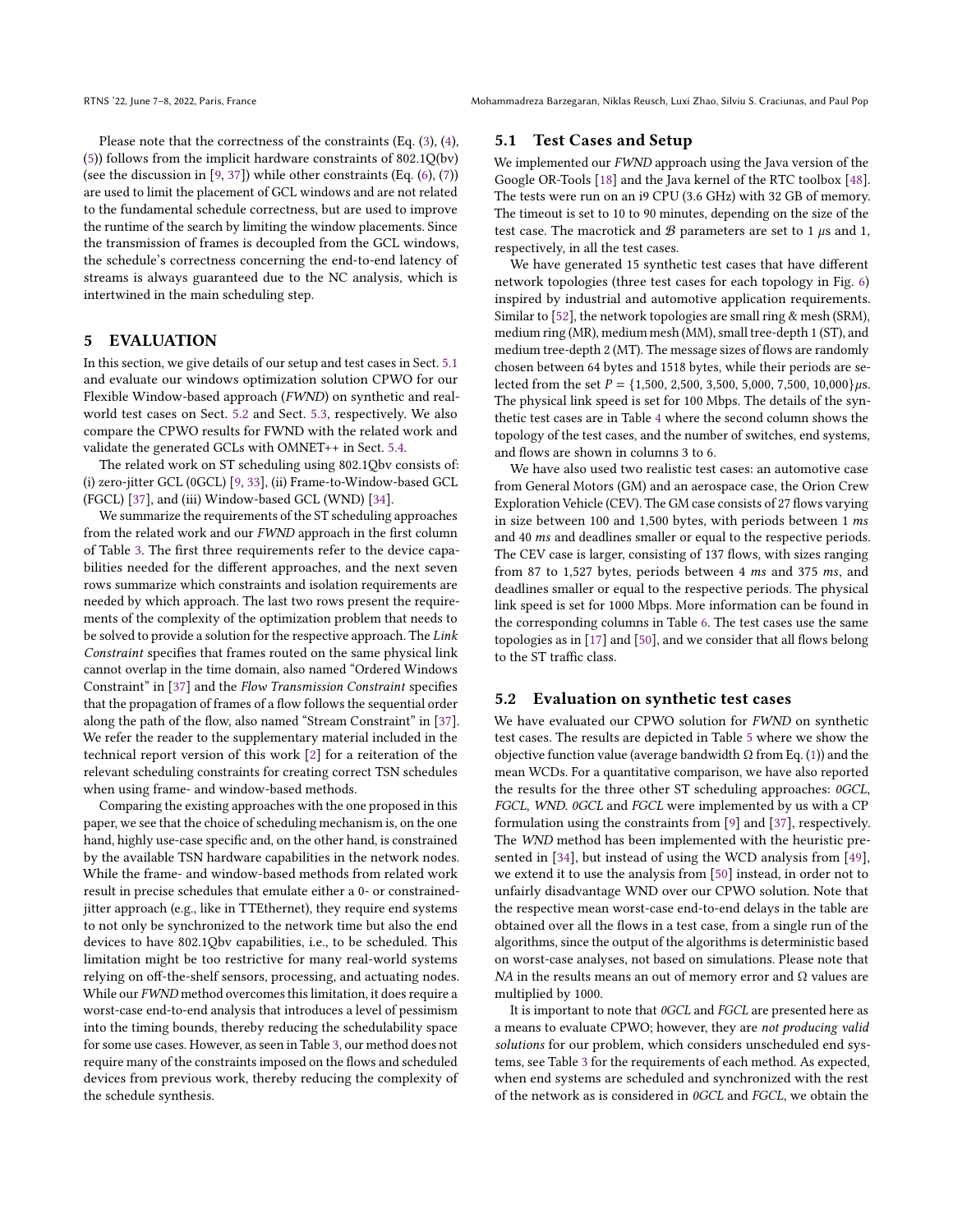Real-Time Traffic Guarantees in Heterogeneous Time-sensitive Networks **RTNS** '22, June 7–8, 2022, Paris, France

<span id="page-8-1"></span>

Figure 6: Network topologies used in the test cases [\[52\]](#page-11-27)

<span id="page-8-0"></span>

| Requirements                        | 0GCL              | <b>FGCL</b>       | <b>WND</b>        | <b>FWND</b>       |  |
|-------------------------------------|-------------------|-------------------|-------------------|-------------------|--|
|                                     | $[9][33]$         | $[37]$            | $\left[34\right]$ |                   |  |
| <b>Device Capabilities</b>          | 802.1Qbv          | 802.1Qbv          | 802.1Obv          | 802.1Qbv          |  |
| <b>ES Capabilities</b>              | scheduled         | scheduled         | non-scheduled     | non-scheduled     |  |
| SW Capabilities                     | scheduled         | scheduled         | scheduled         | scheduled         |  |
| Frame Constraint                    | Yes               | Yes               | Yes               | Yes               |  |
| Link Constraint                     | Yes               | Yes               | No                | No                |  |
| Bandwidth Constraint                | N <sub>0</sub>    | N <sub>0</sub>    | N <sub>0</sub>    | Yes.              |  |
| <b>Flow Transmission Constraint</b> | Yes               | Yes               | No                | No                |  |
| Frame-to-Window Assignment          | No                | <b>Yes</b>        | N <sub>0</sub>    | No                |  |
| Window Size Constraint              | No                | Yes               | Yes               | Yes               |  |
| Flow/Frame Isolation                | Yes               | Yes               | No                | No                |  |
| End-to-end Constraint               | Yes               | Yes               | Yes               | Yes               |  |
| Schedule synthesis                  | Yes (intractable) | Yes (intractable) | No (only windows) | No (only windows) |  |
| Timing analysis required            | No                | No                | Yes               | Yes               |  |

|  | Table 3: Scheduling Approaches in TSN |  |  |  |
|--|---------------------------------------|--|--|--|
|--|---------------------------------------|--|--|--|

best results in terms of bandwidth usage  $(\Omega)$  and WCDs, noting that 0GCL may further reduce the WCDs compared to FGCL.

The only other approach that has similar assumptions to our FWND is WND from [\[34\]](#page-11-6). As we can see from Table [5,](#page-9-3) in comparison to WND, our CPWO solution can slightly reduce the bandwidth usage. The most important result is that CPWO significantly reduces the WCDs compared to WND, with an average of 104% and

Table 4: Details of the synthetic test cases

<span id="page-8-2"></span>

| No.            | Network    | Total No.      | Total No.      | Total No. | Hyperperiod |  |
|----------------|------------|----------------|----------------|-----------|-------------|--|
|                | Topology   | of SWs         | of ESs         | of Flows  | $(\mu s)$   |  |
| $\mathbf{1}$   | <b>SRM</b> | $\overline{c}$ | 3              | 9         | 15,000      |  |
| $\overline{c}$ | <b>SRM</b> | 3              | 3              | 11        | 70,000      |  |
| 3              | <b>SRM</b> | 3              | $\overline{4}$ | 15        | 70,000      |  |
| $\overline{4}$ | ΜR         | $\overline{4}$ | 6              | 15        | 30,000      |  |
| 5              | MR         | $\overline{4}$ | 8              | 21        | 210,000     |  |
| 6              | MR         | 5              | 11             | 27        | 210,000     |  |
| 7              | MМ         | $\overline{4}$ | 5              | 13        | 15,000      |  |
| 8              | MМ         | 6              | 12             | 30        | 210,000     |  |
| 9              | MM         | 7              | 13             | 35        | 210,000     |  |
| 10             | <b>ST</b>  | 3              | $\overline{4}$ | 7         | 15,000      |  |
| 11             | <b>ST</b>  | 3              | 6              | 12        | 15.000      |  |
| 12             | <b>ST</b>  | 3              | 7              | 16        | 105,000     |  |
| 13             | МT         | 7              | 8              | 18        | 105,000     |  |
| 14             | МT         | 7              | 8              | 25        | 105,000     |  |
| 15             | МT         | 7              | 12             | 32        | 210,000     |  |

up to 437% for some test cases such as TC13. Hence, we are able to obtain schedulable solutions in more cases compared to the work in [\[34\]](#page-11-6). Also, when comparing the WCDs obtained by our FWND approach with the case when the end systems are scheduled, i.e., 0GCL and FGCL, we can see that the increase in WCDs is not dramatic. This means that for many classes of applications, which can tolerate a slight increase in latency, we can use our CPWO approach to provide solutions for more types of network implementations, including those that have unscheduled and/or unsynchronized end systems. In addition, due to the complexity of their CP model, it takes a long runtime to obtain solutions for 0GCL and FGCL, and the CP-model for FGCL run out of memory for some of the test cases (the NA in the table). As shown in the last two columns of Table [5,](#page-9-3) where we present the runtimes of 0GCL and FWND, FWND reduces the runtime significantly. The reason for reduced runtime with FWND is that the CP model has to determine values for fewer variables compared to 0GCL. As shown in the table, the runtime increases with the size of test cases in all four solutions and grows exponentially since the problem is proved to be NP-complete (c.f. [\[9,](#page-10-2) [15\]](#page-10-10)). FWND introduces 3 variables (offset, period and length) for each window (queue) in the network, whereas 0GCL introduces a variable for each frame of each flow. The number of variables in the 0GCL model depends on the hyperperiod, the number of flows, and the flow periods, whereas the number of variables in the FWND model depends on the number of switches and used queues.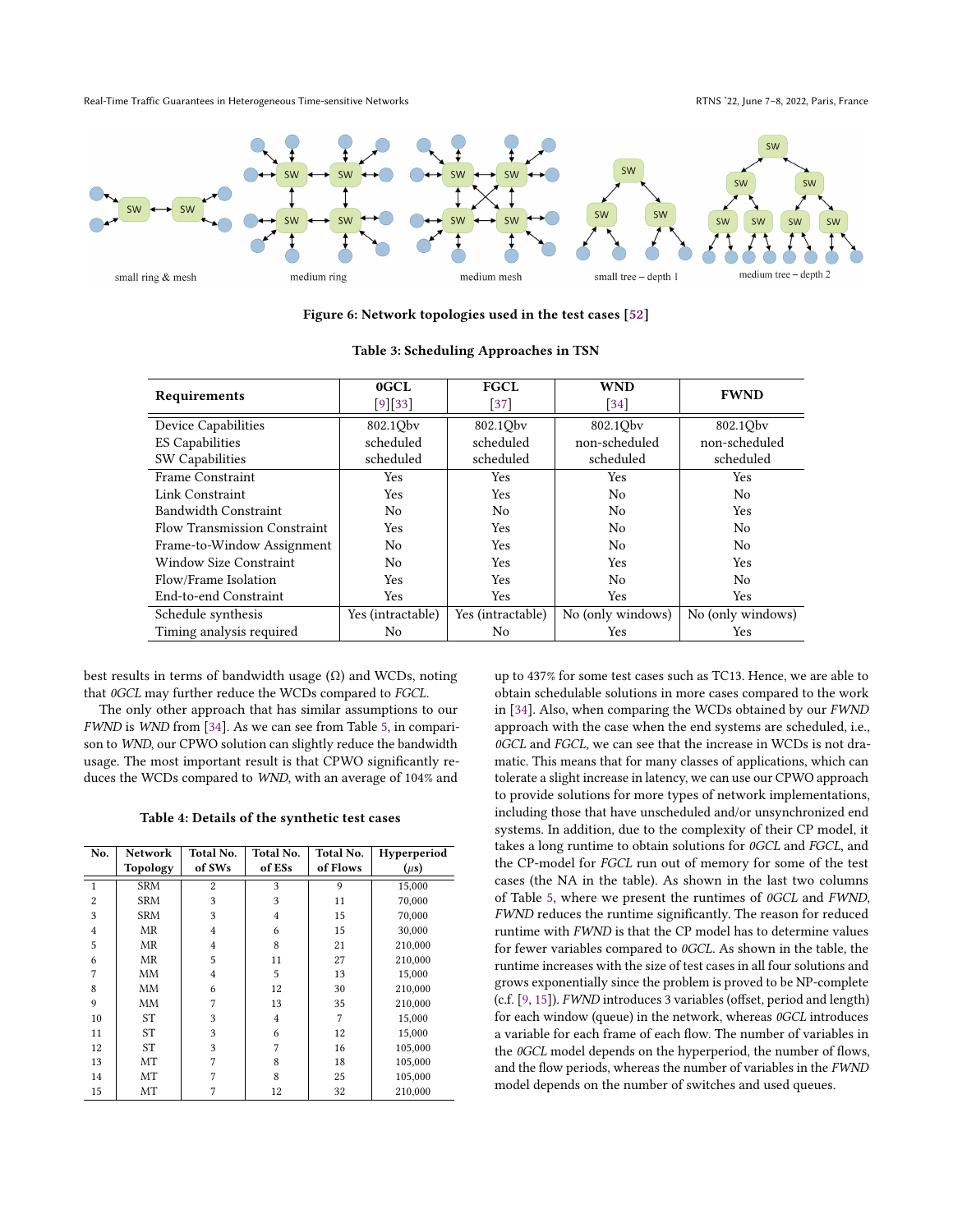<span id="page-9-3"></span>RTNS '22, June 7–8, 2022, Paris, France Mohammadreza Barzegaran, Niklas Reusch, Luxi Zhao, Silviu S. Craciunas, and Paul Pop

| No. | Ω    | Ω           | Ω          | Ω           | Mean worst-case   | Mean worst-case | Mean worst-case | Mean worst-case | <b>Mean Runtime</b> | <b>Mean Runtime</b> |
|-----|------|-------------|------------|-------------|-------------------|-----------------|-----------------|-----------------|---------------------|---------------------|
|     | for  | for         | for        | for         | e2e-delay for     | e2e-delay for   | e2e-delay for   | e2e-delay for   | for                 | for                 |
|     | 0GCL | <b>FGCL</b> | <b>WND</b> | <b>FWND</b> | $0$ GCL $(\mu s)$ | $FGCL(\mu s)$   | $WND (\mu s)$   | $FWND (\mu s)$  | $0$ GCL $(ms)$      | FWND (ms)           |
|     | 35   | 35          | 614        | 510         | 192               | 126             | 1838            | 1556            | 215                 | 8                   |
|     | 25   | 22          | 640        | 528         | 246               | 151             | 2461            | 1806            | 895                 | 12                  |
| 3   | 15   | 15          | 549        | 495         | 175               | 486             | 1964            | 1384            | 1518                | 22                  |
| 4   | 13   | 13          | 330        | 285         | 160               | 776             | 2925            | 1832            | 525                 | 16                  |
|     | 14   | NΑ          | 295        | 285         | 131               | <b>NA</b>       | 2838            | 2347            | 5187                | 16                  |
| 6   | 13   | NΑ          | 275        | 205         | 129               | <b>NA</b>       | 2953            | 1976            | 6291                | 17                  |
|     | 12   | 12          | 238        | 204         | 125               | 764             | 2913            | 1561            | 1152                | 35                  |
| 8   | 13   | NΑ          | 238        | 202         | 114               | <b>NA</b>       | 2878            | 1725            | 7603                | 36                  |
| 9   | 12   | NΑ          | 217        | 191         | 122               | <b>NA</b>       | 3074            | 1927            | 9171                | 56                  |
| 10  | 8    | 8           | 329        | 265         | 136               | 2284            | 4397            | 4327            | 2611                | 165                 |
| 11  | 10   | 10          | 381        | 302         | 159               | 984             | 3047            | 2057            | 2840                | 231                 |
| 12  | 11   | NΑ          | 516        | 321         | 187               | <b>NA</b>       | 2543            | 1326            | 4650                | 260                 |
| 13  | 10   | 10          | 401        | 302         | 101               | 561             | 2529            | 471             | 978                 | 130                 |
| 14  | 9    | 9           | 611        | 402         | 120               | 785             | 2254            | 628             | 1256                | 162                 |
| 15  | 9    | NA          | 544        | 413         | 114               | NA              | 2680            | 713             | 6116                | 163                 |



<span id="page-9-4"></span>

Figure 7: WCD vs. simulated delays

#### <span id="page-9-0"></span>5.3 Evaluation on realistic test cases

We have used two realistic test cases to investigate the scalability of CPWO and its ability to produce schedulable solutions for real-life applications. The results of the evaluation are presented in Table [6](#page-9-2) where the mean WCDs, objective value  $\Omega$ , and runtime for the two test cases are given. As we can see, CPWO has successfully scheduled all the flows in both test cases. Note that once all flows are schedulable, CPWO aims at minimizing the bandwidth. This

<span id="page-9-2"></span>Table 6: CPWO for FWND results on realistic test cases

|                           | <b>ORION (CEV)</b> | GM    |
|---------------------------|--------------------|-------|
| ES.                       | 31                 | 20    |
| SW                        | 15                 | 20    |
| Flows                     | 137                | 27    |
| Mean WCDs $(\mu s)$       | 10,376             | 1,981 |
| $\Omega$ ( $\times$ 1000) | 435                | 84    |
| Runtime (s)               | 891                | 17    |

means that CPWO may be able to achieve even smaller WCD values at the expense of bandwidth usage. In terms of runtime, the CEV test case takes longer since it has 864 variables, whereas GM has only 102 variables in the CP models.

#### <span id="page-9-1"></span>5.4 Evaluating the solutions with OMNET++

We have used the OMNET++ simulator with the TSN NeSTiNg extension [\[16\]](#page-10-27) to validate the generated GCLs. Thus, we have synthesized the GCLs for all approaches on all synthetic test cases, and we have observed that the GCLs are correct and the simulation behaves as expected. The mean WCDs of CPWO for the synthetic test cases and the worst-case latency observed during multiple OMNET++ simulations (with the windows from CPWO) are depicted in Fig. [7a.](#page-9-4) As expected, the latency values reported by OMNET++ are smaller than the WCDs, as reported by the WCD Analysis from [\[50\]](#page-11-7). This is because a simulation cannot easily uncover the worst-case behavior. However, the simulation indicates the average behavior, and small delays mean that even for unscheduled/unsynchronized end systems, we are able to obtain solutions that are not only schedulable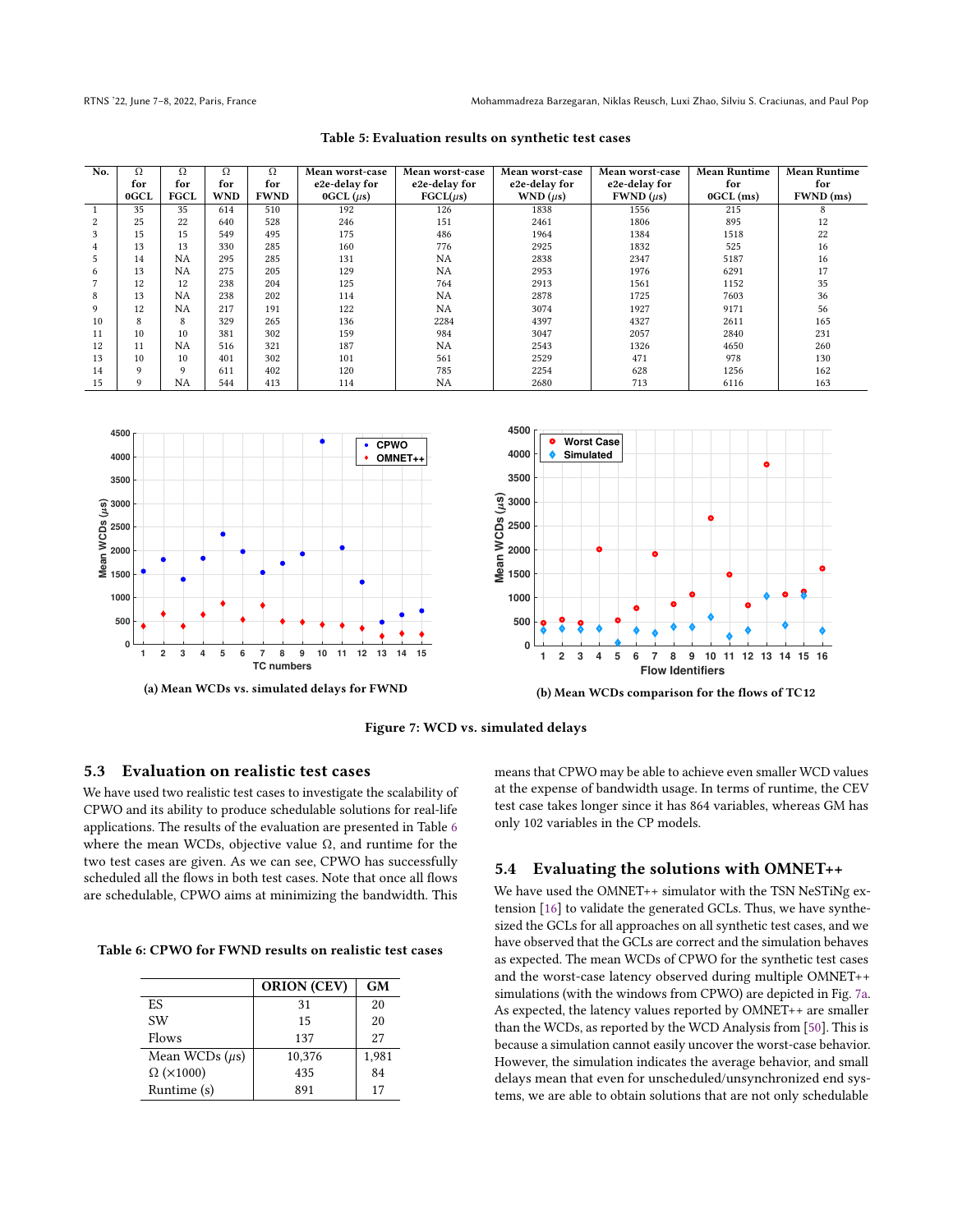<span id="page-10-28"></span>Real-Time Traffic Guarantees in Heterogeneous Time-sensitive Networks **RTNS** '22, June 7-8, 2022, Paris, France

Table 7: Scalability evaluation of CPWO

| No.             | <b>Total No.</b><br>Total No. |        | Total No. | Mean WCDs | Largest deadline | Ω       |
|-----------------|-------------------------------|--------|-----------|-----------|------------------|---------|
|                 | of Flows                      | of ESs | of SWs    | $\mu$ s   | $\mu$ s          | (x1000) |
| TC1             | 100                           | 50     | 35        | 3.226     | 4.000            | 249     |
| TC <sub>2</sub> | 150                           | 55     | 40        | 3.521     | 4.000            | 366     |
| TC <sub>3</sub> | 200                           | 60     | 40        | 4.387     | 5.000            | 396     |
| TC <sub>4</sub> | 300                           | 65     | 40        | 4.911     | 6.000            | 468     |
| TC <sub>5</sub> | 400                           | 70     | 45        | 5.210     | 6.000            | 498     |
| TC <sub>6</sub> | 500                           | 75     | 45        | 4.399     | 5.000            | 511     |

(WCDs are smaller than the deadlines) but also have good average behavior, where most of the time the delays are reasonable, even smaller than the static schedules obtained by 0GCL and FWND for scheduled and synchronized ESs. The pessimism result of the WCD analysis is unavoidable in systems with un-synchronized and/or unscheduled end-systems; in practice, however, simulated delays are much smaller, as can be seen in Fig. [7a](#page-9-4) and Fig. [7b.](#page-9-4) We also show in Fig. [7b](#page-9-4) the simulated delays and WCDs for all flows of TC12. All the flows are schedulable, and, as expected, the simulated delays are smaller than the WCDs, calculated with the worst-case delay analysis derived in the work from [\[50\]](#page-11-7).

#### 5.5 Scalability Evaluation

We have investigated the scalability of CPWO on 6 larger test cases (TC1 to TC6) inspired from industrial applications, that have up to 120 devices (75 ESs and 45 SWs) and 500 flows. The results and the details of the test cases are presented in Table [7,](#page-10-28) where columns 2, 3, and 4 show the number of flows, end-systems, and switches, respectively. Columns 5, 6, and 7 show the mean WCD of flows in  $\mu$ s, the largest deadline of all flows in  $\mu$ s, and the objective value Ω, related to bandwidth, see Eq. [\(1\)](#page-4-4). Although CPWO was able to generate schedulable solutions in all cases, CPWO can not guarantee finding solutions for larger test cases with the problem being NP-complete. Furthermore, CPWO can optimize the schedules for minimum bandwidth usage and has generated solutions that, besides being schedulable, have mean WCDs on average 14% smaller than the respective deadlines in all test cases.

#### <span id="page-10-8"></span>6 CONCLUSIONS

We have presented a novel, more flexible heuristic schedule synthesis approach for TSN networks, which decouples the frame scheduling from the generation of time-aware shaper (TAS) windows. Our method eliminates the often-unrealistic constraint that end systems are scheduled and synchronized (i.e., they have TSN capabilities) required by previous methods to provide real-time guarantees for critical traffic in IEEE 802.1Qbv TSN networks. Our approach intertwines an existing worst-case delay analysis method with a CP-solver into a novel and scalable heuristic approach that uses a Tabu Search metaheuristic search strategy in the CP-solver. Furthermore, to improve scalability, we have proposed a novel proxy function which can be parametrized to trade-off runtime performance for search-space pruning in the CP-model. The tuning of the proxy function's parameters is left for the future work. We evaluated our approach using synthetic and real-world test cases, comparing it with existing mechanisms and validated the generated schedules using OMNET++.

#### **REFERENCES**

- <span id="page-10-0"></span>[1] Mohammad Ashjaei, Lucia Lo Bello, Masoud Daneshtalab, Gaetano Patti, Sergio Saponara, and Saad Mubeen. 2021. Time-Sensitive Networking in automotive embedded systems: State of the art and research opportunities. JSA 117 (2021), 102137. <https://doi.org/10.1016/j.sysarc.2021.102137>
- <span id="page-10-22"></span>[2] Mohammadreza Barzegaran, Niklas Reusch, Luxi Zhao, Silviu S. Craciunas, and Paul Pop. 2021. Real-Time Guarantees for Critical Traffic in IEEE 802.1Qbv TSN Networks with Unscheduled and Unsynchronized End-Systems. CoRR abs/2105.01641 (2021). [https://arxiv.org/pdf/2105.01641.](https://arxiv.org/pdf/2105.01641)
- <span id="page-10-24"></span>[3] Mohammadreza Barzegaran, Bahram Zarrin, and Paul Pop. 2020. Quality-ofcontrol-aware scheduling of communication in TSN-based fog computing platforms using constraint programming. In 2nd Workshop on Fog Computing and the IoT (Fog-IoT 2020). Schloss Dagstuhl-Leibniz-Zentrum für Informatik.
- <span id="page-10-17"></span>[4] Marc Boyer, Hugo Daigmorte, N. Navet, and Jorn Migge. 2016. Performance impact of the interactions between time-triggered and rate-constrained transmissions in TTEthernet. In Proc. ERTS.
- <span id="page-10-23"></span>Edmund K. Burke and Graham Kendall. 2005. Search methodologies. Springer.
- <span id="page-10-6"></span>Martin Böhm and Diederich Wermser. 2021. Multi-Domain Time-Sensitive Networks—Control Plane Mechanisms for Dynamic Inter-Domain Stream Configuration. Electronics 10, 20 (2021). <https://doi.org/10.3390/electronics10202477>
- <span id="page-10-12"></span>[7] Silviu S. Craciunas and Ramon Serna Oliver. 2016. Combined Task- and Networklevel Scheduling for Distributed Time-Triggered Systems. Journal of Real-Time Systems 52, 2 (2016), 161–200.
- <span id="page-10-21"></span>[8] Silviu S. Craciunas and Ramon Serna Oliver. 2017. An Overview of Scheduling Mechanisms for Time-sensitive Networks. Technical report, Real-time summer school L'École d'Été Temps Réel (ETR).
- <span id="page-10-2"></span>Silviu S. Craciunas, Ramon Serna Oliver, Martin Chmelik, and Wilfried Steiner. 2016. Scheduling Real-Time Communication in IEEE 802.1Qbv Time Sensitive Networks. In Proc. RTNS. 183–192.
- <span id="page-10-19"></span>[10] Dinh-Khanh Dang and Ahlem Mifdaoui. 2014. Timing Analysis of TDMA-based Networks using Network Calculus and Integer Linear Programming. In Proc. MASCOTS. 21–30.
- <span id="page-10-15"></span>[11] Joan Adrià Ruiz De Azua and Marc Boyer. 2014. Complete Modelling of AVB in Network Calculus Framework. In Proc. RTNS. 55–64.
- <span id="page-10-16"></span>[12] Jonas Diemer, Daniel Thiele, and Rolf Ernst. 2012. Formal worst-case timing analysis of Ethernet topologies with strict-priority and AVB switching. In Proc. SIES. 1–10.
- <span id="page-10-9"></span>[13] Aellison Cassimiro T. dos Santos, Ben Schneider, and Vivek Nigam. 2019. TSNSCHED: Automated Schedule Generation for Time Sensitive Networking. In Proc. FMCAD. <https://doi.org/10.23919/FMCAD.2019.8894249>
- <span id="page-10-11"></span>[14] Frank Dürr and Naresh Ganesh Nayak. 2016. No-wait Packet Scheduling for IEEE Time-sensitive Networks (TSN). In Proc. RTNS. ACM.
- <span id="page-10-10"></span>[15] Jonathan Falk, Frank Dürr, and Kurt Rothermel. 2018. Exploring Practical Limitations of Joint Routing and Scheduling for TSN with ILP. In Proc. RTCSA.
- <span id="page-10-27"></span>[16] Jonathan Falk, David Hellmanns, Ben Carabelli, Naresh Nayak, Frank Dürr, Stephan Kehrer, and Kurt Rothermel. 2019. NeSTiNg: Simulating IEEE Timesensitive Networking (TSN) in OMNeT++. In Proc. NetSys. 1-8.
- <span id="page-10-26"></span>[17] Voica Gavrilut, Bahram Zarrin, Paul Pop, and Soheil Samii. 2017. Fault-Tolerant Topology and Routing Synthesis for IEEE Time-Sensitive Networking. In Proc. RTNS. ACM.
- <span id="page-10-25"></span>[18] Google. Accessed on Oct 2020. Google OR-Tools. [https://developers.google.com/](https://developers.google.com/optimization) [optimization.](https://developers.google.com/optimization)
- <span id="page-10-20"></span>[19] Florian Heilmann and Gerhard Fohler. 2019. Size-Based Queuing: An Approach to Improve Bandwidth Utilization in TSN Networks. SIGBED Rev. 16, 1 (2019), 9–14.
- <span id="page-10-7"></span>[20] David Hellmanns, Jonathan Falk, Alexander Glavackij, René Hummen, Stephan Kehrer, and Frank ü. 2020. On the Performance of Stream-based, Class-based Time-aware Shaping and Frame Preemption in TSN. In Proc. ICIT. 298–303.
- <span id="page-10-13"></span>[21] D. Hellmanns, A. Glavackij, J. Falk, F. Duerr, R. Hummen, and S. Kehrer. 2020. Scaling TSN Scheduling for Factory Automation Networks. In Proc. WFCS. 1-8.
- <span id="page-10-14"></span>[22] Institute of Electrical and Electronics Engineers, Inc. 2011. 802.1BA—Audio Video Bridging (AVB) Systems. [http://www:ieee802:org/1/pages/802:1ba:html.](http://www:ieee802:org/1/pages/802:1ba:html) Accessed: 23.10.2020.
- <span id="page-10-4"></span>[23] Institute of Electrical and Electronics Engineers, Inc. 2016. 802.1Qbv - Enhancements for Scheduled Traffic. [http://www.ieee802.org/1/pages/802.1bv.html.](http://www.ieee802.org/1/pages/802.1bv.html) Draft 3.1, Accessed: 23.10.2020.
- <span id="page-10-1"></span>[24] Institute of Electrical and Electronics Engineers, Inc. 2016. Official Website of the 802.1 Time-Sensitive Networking Task Group. [http://www.ieee802.org/1/](http://www.ieee802.org/1/pages/tsn.html) [pages/tsn.html.](http://www.ieee802.org/1/pages/tsn.html) Accessed: 23.10.2020.
- <span id="page-10-3"></span>[25] Institute of Electrical and Electronics Engineers, Inc. 2017. 802.1AS-Rev - Timing and Synchronization for Time-Sensitive Applications. [http://www.ieee802.org/1/](http://www.ieee802.org/1/pages/802.1AS-rev.html) [pages/802.1AS-rev.html.](http://www.ieee802.org/1/pages/802.1AS-rev.html) Accessed: 23.10.2020.
- <span id="page-10-18"></span>[26] Issuing Committee: As-2d2 Deterministic Ethernet And Unified Networking. 2011. SAE AS6802 Time-Triggered Ethernet. [http://standards.sae.org/as6802/.](http://standards.sae.org/as6802/) Accessed: 23.10.2020.
- <span id="page-10-5"></span>[27] Ana Larrañaga, M. Carmen Lucas-Estañ, Imanol Martinez, Iñaki Val, and Javier Gozalvez. 2020. Analysis of 5G-TSN Integration to Support Industry 4.0. In Proc.